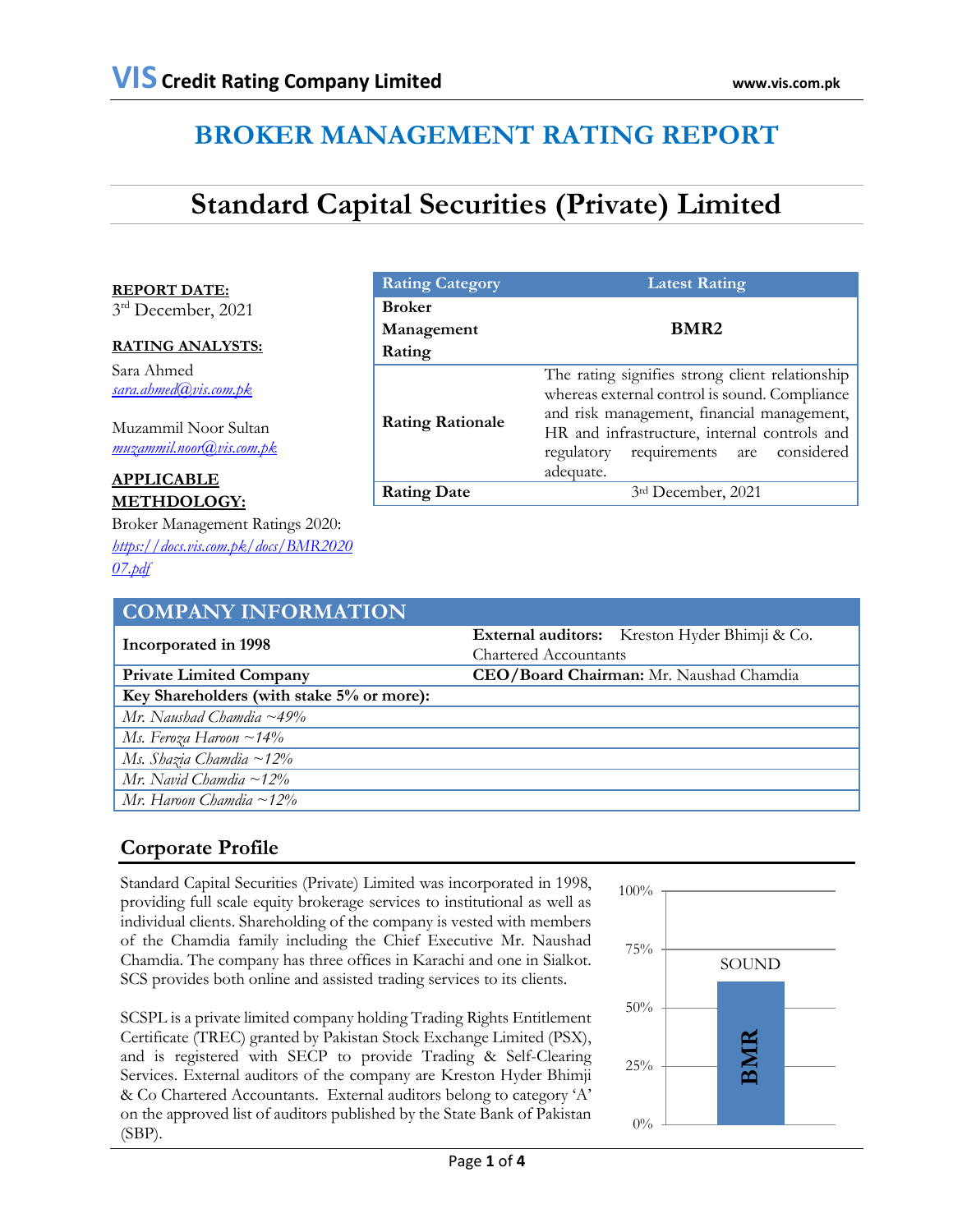# **Rating Factors Scores**



- The company operates as a private limited concern with 2 board members, of which one is a sponsor director. Governance framework may be enhanced through increasing the board size which may facilitate formation of additional board committees. This will also support in enhancing the supervisory framework.
- Acquiring additional licenses may support revenue growth in future.



**Internal & External Control** 

- Internal control framework is adequate. Documenting a separate conflict of interest policy may be considered which may be shared with all stakeholders.
- While all personal trades are with prior permission and reported to compliance, enhancing the scope of Employee Trading policy to additionally include blackout periods and trading windows may enhance internal control framework.
- External control framework is sound. However, the same may be further strengthened by increasing disclosure levels through inclusion of director's report and CEO's statement in financial statements.

#### **Client Relationship & Fairplay**



- Customer services and facilitation tools are well established.
- Research resources are adequately available on the website, providing a comprehensive view of the market, sector and individual companies.
- While customer grievance recording and tracking mechanism is in place, greater visibility on website may further enhance customer facilitation.
- Overall, client relationship and fair play is considered strong.

#### **HR & Infrastructure**



- Establishing a fully integrated ERP platform may align the company with best practices.
- Developing a separate, well-defined IT policy may be considered.
- Establishing an independent risk management department may strengthen organizational structure.
- Contingency measures are in place. However, those may be strengthened by having offsite data backups at a third party warehouse.
- Increasing disaster recovery exercises to more than once a year may further strengthen the business continuity framework.

#### **Compliance & Risk Management**



- Having independent reporting of internal audit to the Board may be considered for enhancing transparency and overall risk management framework.
- Streamlining of credit limits may be considered.
- Trade review procedure for non-compliant and suspicious trades is under development. Once implemented, it is expected to strengthen compliance framework.

# **Financial Management**



- Significant improvement in profitability was noted during FY'21 on account of an increase in operating revenue and capital gains on investments.
- Liquidity profile of the company is limited with liquid assets providing 70% coverage to liabilities.
- Quantum of short term investments in relation to equity stood higher at the end of FY21, depicting a higher assumption of market risk impacting the overall risk profile of the entity.
- Operational efficiency is reflective of effective cost controls resulting in cost to income ratio to decline on a timeline basis to 50% in FY21. Capitalization indicators remain adequate with low gearing and reasonable leverage levels at 0.23x and 1.66x respectively. Increasing market share, augmentation and diversification of revenue streams, maintaining low costs to income ratio and gearing levels will be important for ratings going forward.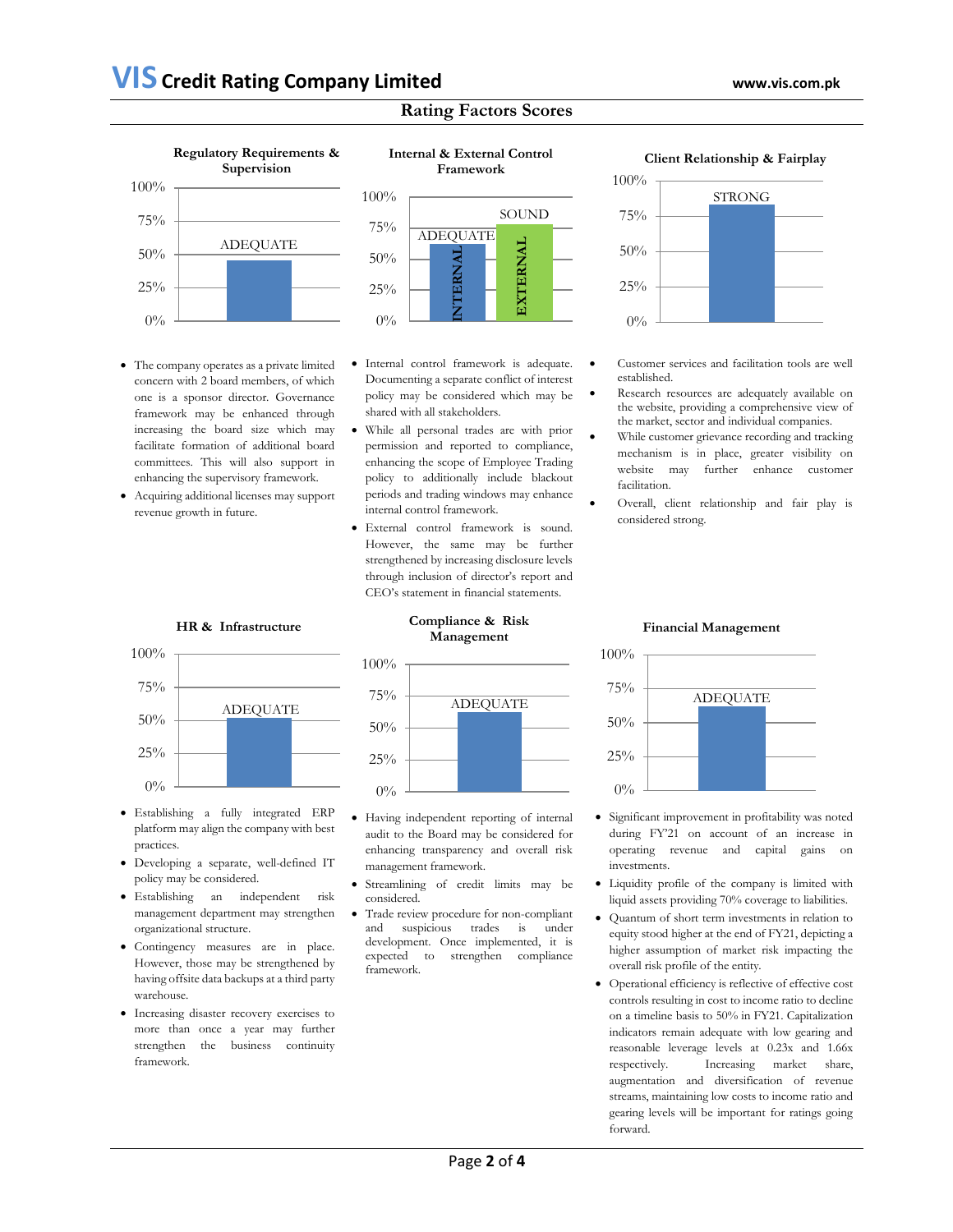# **MANAGEMENT QUALITY SCALE & DEFINITIONS**

# **VIS** Credit Rating Company Limited

## **RATING SCALE & DEFINITIONS: BROKER MANAGEMENT RATING**

## **BMR1A**

Excellent regulatory compliance, control environment, and financial management; governance and risk management frameworks are extremely effective; HR, IT, and customer services are strongly proactive.

## BMR3++, BMR3+, BMR3

regulatory compliance, Adequate control environment, and financial management; governance and risk management frameworks are satisfactory; HR, IT, and customer services are adequate.

#### BMR1++, BMR1+, BMR1

Strong regulatory compliance, control environment, and financial management; governance and risk management frameworks are highly effective; HR, IT, and customer services are highly proactive.

#### BMR2++, BMR2+, BMR2

Sound regulatory compliance, control environment, and financial management; governance and risk Weak regulatory compliance and business practices management frameworks are effective; HR, IT, and customer services are proactive.

#### BMR4++, BMR4+, BMR4

Inadequate regulatory compliance, control environment, and financial management; governance and risk management frameworks need improvements; HR, IT, and customer services are insufficient.

#### **BMR5**

## **Rating Outlooks:**

The three outlooks 'Positive', 'Stable' and 'Negative' qualify the potential direction of the assigned rating(s). An outlook is not necessarily a precursor of a rating change. Refer to our 'Criteria for Rating Outlook' for details. www.vis.com.pk/images/criteria\_outlook.pdf

# **Appendix I**